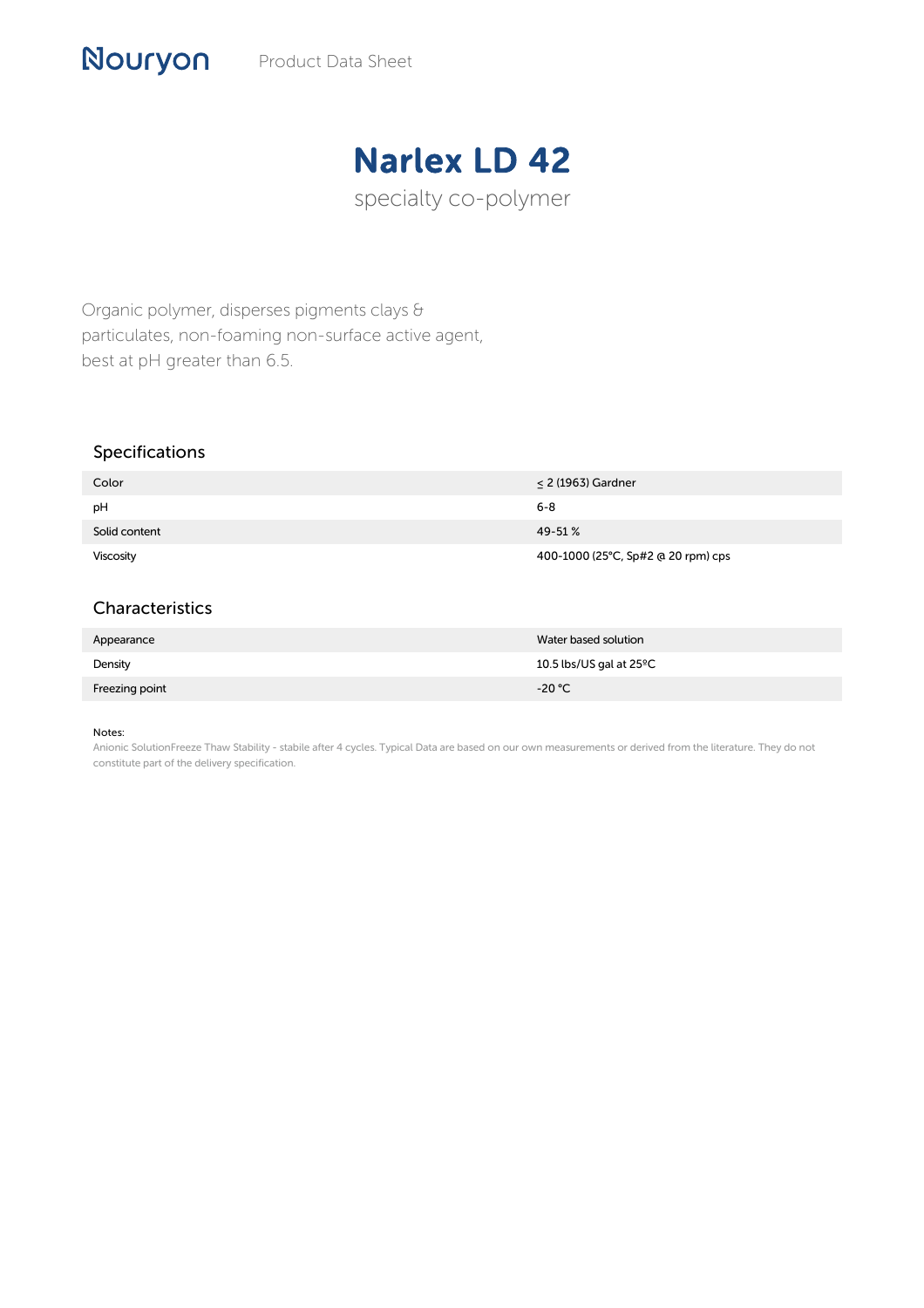# Applications

Effective dispersants for clay, pigments, particulates. Non-foaming, non-surface active agents perform optimally above pH of 6.5.

# Additional information

Easy to use liquid form. Effective with a variety of particulates. Effective as primary or secondary dispersant. Not surface active. Low foaming. Effective over a broad pH range. Stable.